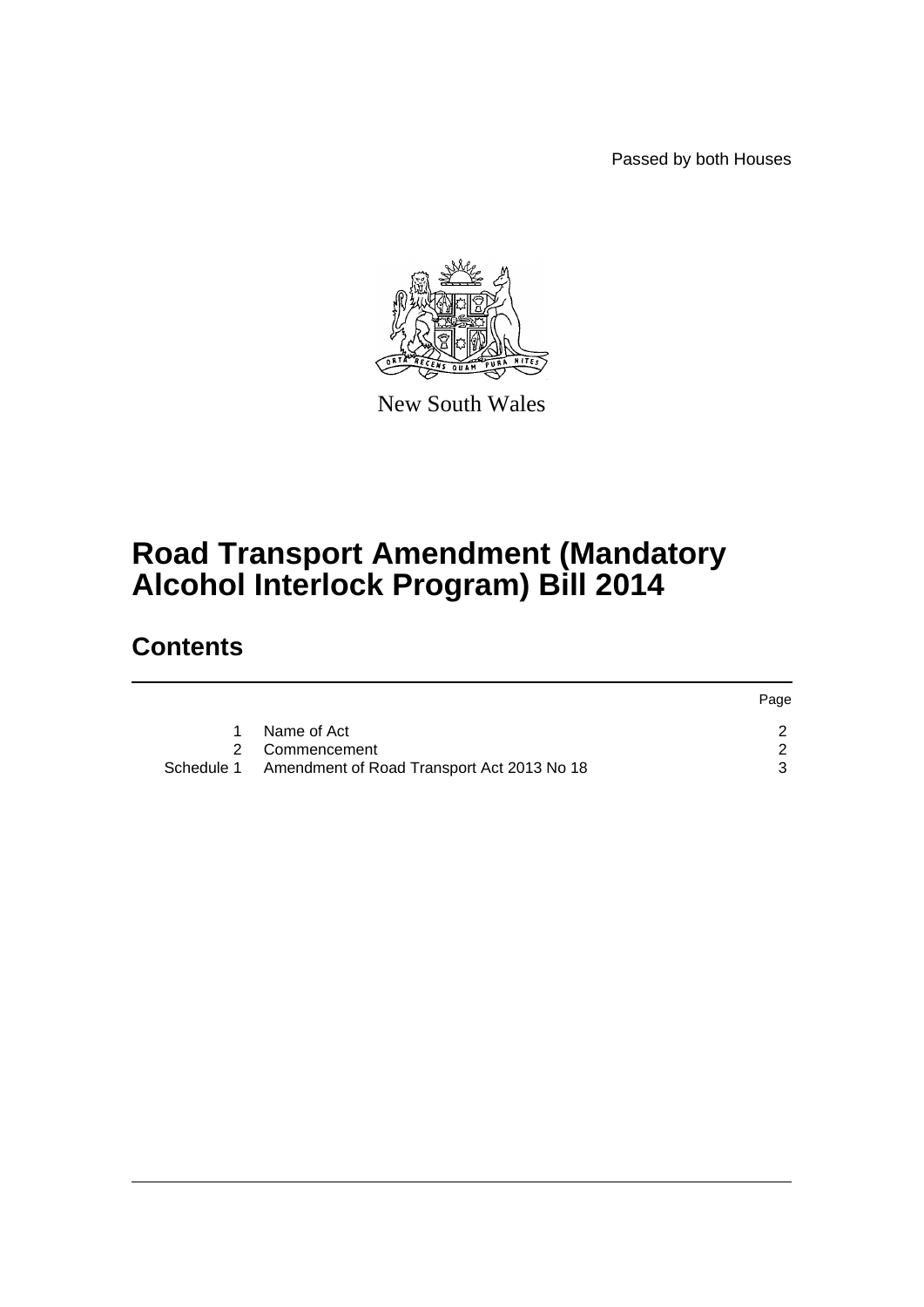*I certify that this public bill, which originated in the Legislative Assembly, has finally passed the Legislative Council and the Legislative Assembly of New South Wales.*

> *Clerk of the Legislative Assembly. Legislative Assembly, Sydney,* , 2014



New South Wales

# **Road Transport Amendment (Mandatory Alcohol Interlock Program) Bill 2014**

Act No , 2014

An Act to amend the *Road Transport Act 2013* to make provision with respect to a mandatory alcohol interlock program and further provision with respect to demerit points; and for other purposes.

*I have examined this bill and find it to correspond in all respects with the bill as finally passed by both Houses.*

*Assistant Speaker of the Legislative Assembly.*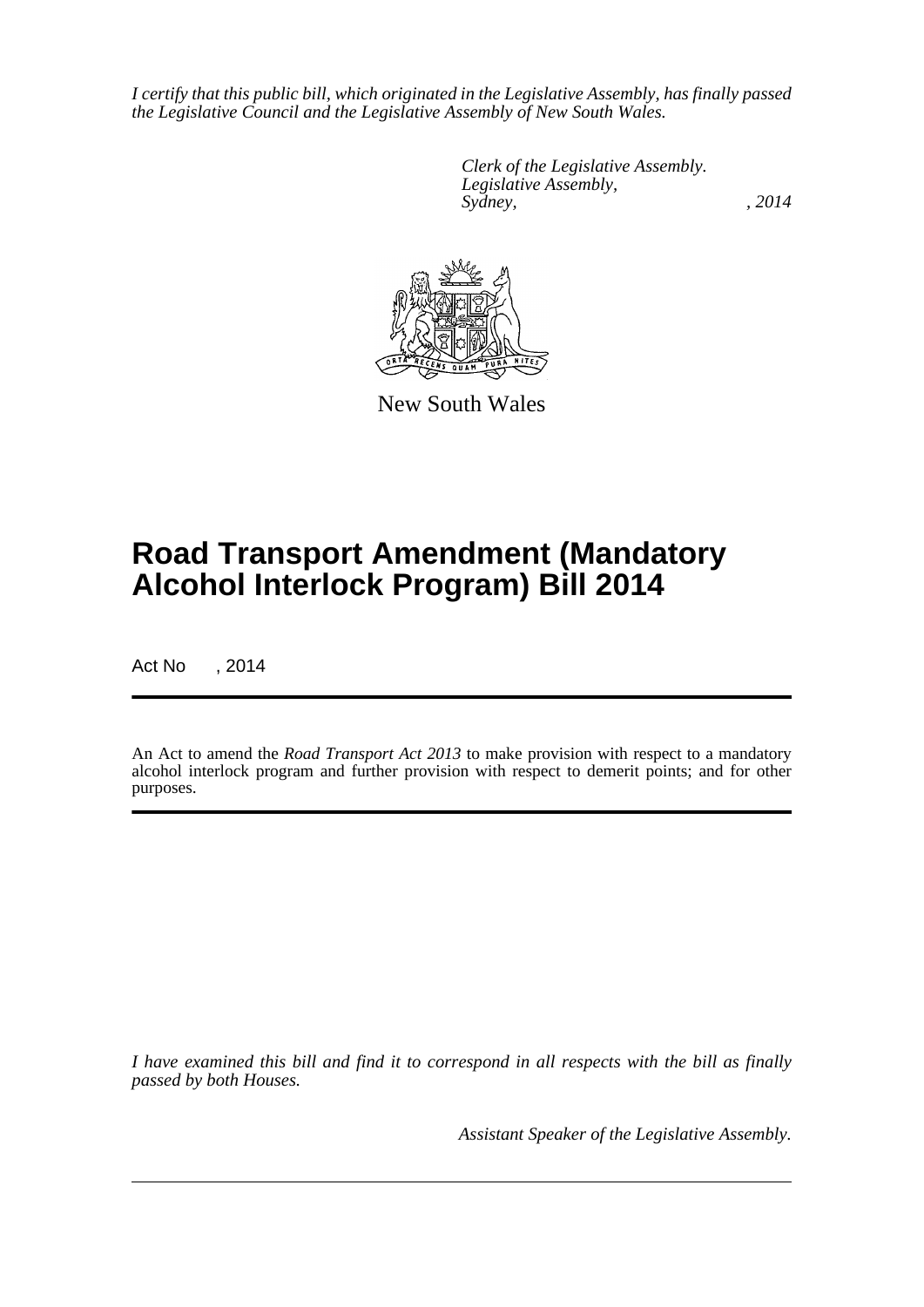Road Transport Amendment (Mandatory Alcohol Interlock Program) Bill 2014 [NSW]

## <span id="page-2-0"></span>**The Legislature of New South Wales enacts:**

## **1 Name of Act**

This Act is the *Road Transport Amendment (Mandatory Alcohol Interlock Program) Act 2014*.

## <span id="page-2-1"></span>**2 Commencement**

This Act commences on a day or days to be appointed by proclamation.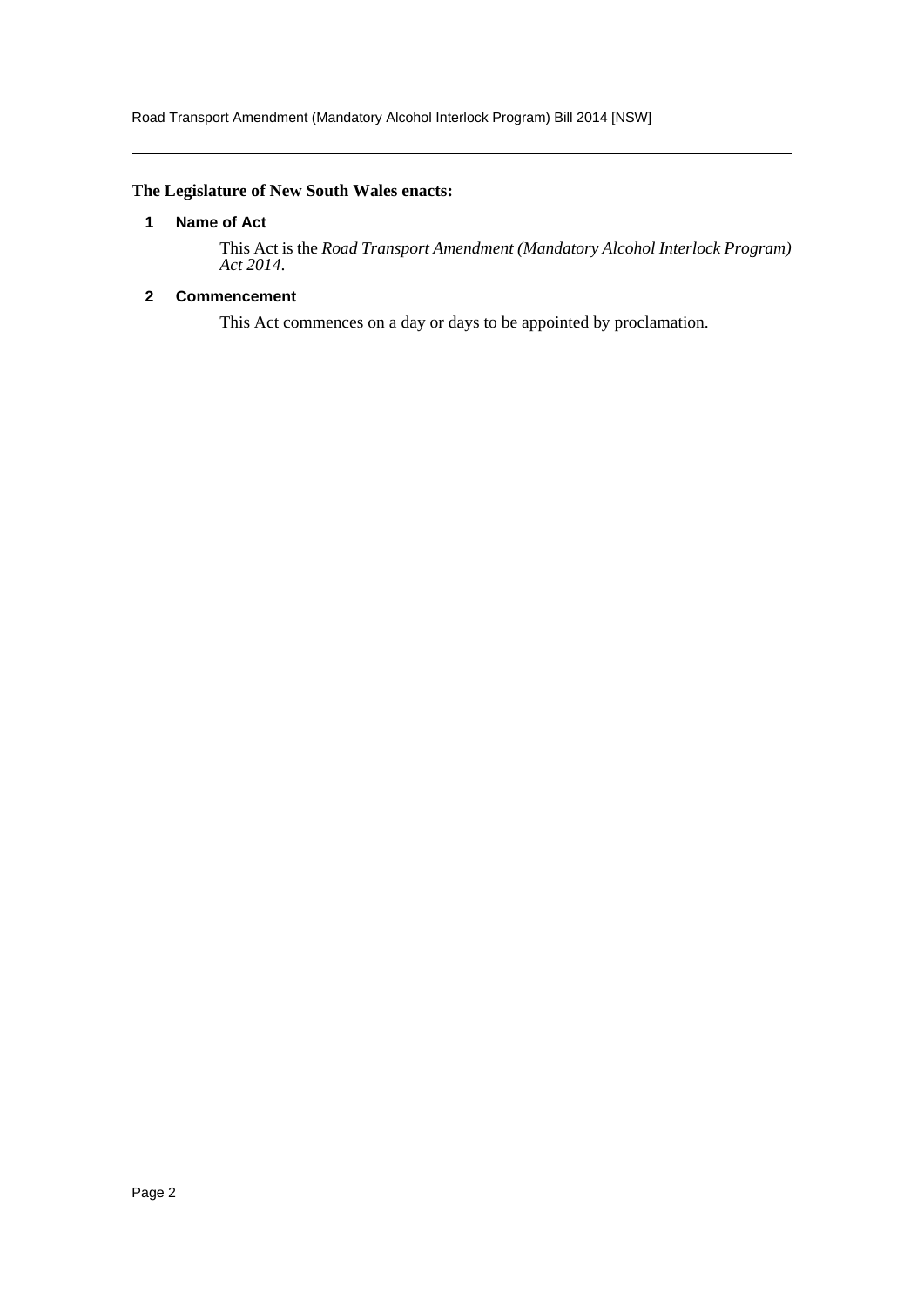## <span id="page-3-0"></span>**Schedule 1 Amendment of Road Transport Act 2013 No 18**

## **[1] Section 4 Definitions**

Insert in alphabetical order in section 4 (1):

*approved interlock device—*see section 45.

*driver education course* means a course designed to increase knowledge of, and to encourage, safe driving behaviour.

*driver knowledge test*, in relation to a person, means a test of the person's knowledge of safe driving practices and road law.

*interlock condition* means the conditions imposed on an interlock driver licence by or under this Act.

*interlock device*—see section 44.

*interlock driver licence*—see section 209 (1).

*mandatory interlock order*—see section 211.

## **[2] Section 4 (1), definition of "threshold number of demerit points"**

Insert at the end of the definition:

, and

- (c) for the holder of an unrestricted driver licence (other than a professional driver)—13 or more demerit points, and
- (d) for the holder of an unrestricted driver licence who is a professional driver—14 or more demerit points.

## **[3] Section 9 Determination of "first offence" and "second or subsequent offence"**

Insert "or the making of mandatory interlock orders" after "forfeitures" in the note to section 9 (1).

### **[4] Section 36 Driver may elect to be of good behaviour as alternative**

Insert "(the *original suspension day*) or, if the person is required by notice given under section 43A to undertake a driver knowledge test, the later of the original suspension day and the day on which the person undertakes and passes the test to the satisfaction of the Authority" after "be suspended" in section 36 (1) (a).

## **[5] Section 36 (1) (b) (i)**

Insert "(the *original ineligibility day*)" after "effect".

### **[6] Section 36 (1A)**

Insert after section 36 (1):

(1A) Despite subsection (1) (b), if a person who makes an election under that paragraph is required by notice given under section 43A to undertake a driver knowledge test, the good behaviour period is for a period of 12 months from the later of the original ineligibility day or day of election (as the case requires) and the day on which the person undertakes and passes the test to the satisfaction of the Authority.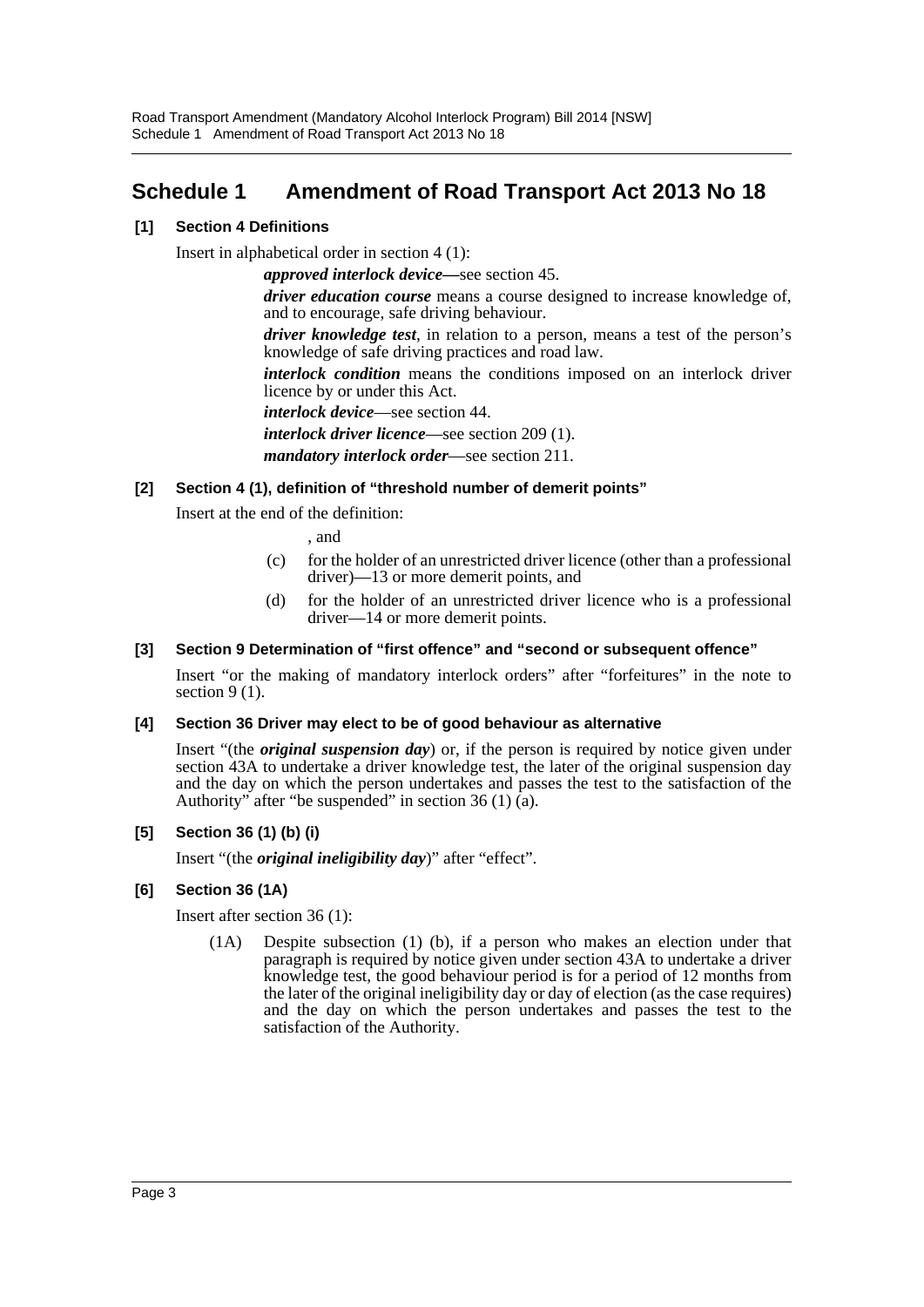## **[7] Section 43A**

Insert after section 43:

#### **43A Consequences for repeated incurring of threshold number of demerit points**

- (1) The Authority may, by notice in writing, require the holder of an unrestricted driver licence who incurs the threshold number of demerit points on 2 occasions within a period of 5 years to undertake a driver knowledge test or driver education course, or both, specified in the notice.
- (2) The Authority may, by notice in writing, require the holder of a provisional P1 licence or provisional P2 licence who incurs the threshold number of demerit points on  $\hat{2}$  occasions (whether or not within a period of 5 years) to undertake a driver knowledge test specified in the notice.
- (3) Notice under this section must specify the period within which the driver knowledge test or driver education course must be undertaken and must contain any other matters specified in the statutory rules.
- (4) The person to whom a notice is given under this section must undertake the required test or course within the period specified by the notice (or such longer period as the Authority may allow).
- (5) Notice may be given under this section whether or not the person has been given a notice of licence suspension or notice of licence ineligibility under section 33, 35, 40 or 41 as a result of incurring the threshold number of demerit points justifying the giving of the notice under this section and whether or not a person has given notification of an election under section 36.
- (6) Any period of licence suspension or licence ineligibility applicable to a person required to undertake a driver knowledge test by notice given under this section is extended until such time as the person has undertaken, and passed to the satisfaction of the Authority, the driver knowledge test.
- (7) The Authority may give a notice to a person required to undertake a driver education course by notice under this section who fails to undertake the course suspending all driver licences held by the person until such time as the person undertakes the course to the satisfaction of the Authority.

### **[8] Section 44 Definitions**

Omit "Part". Insert instead "Act".

### **[9] Section 44**

Omit the definitions of *approved interlock device*, *approved interlock installer* and *approved interlock service provider*.

## **[10] Section 44**

Insert in alphabetical order:

*accredited interlock service provider* means a person accredited by the Authority under section 46 to exercise functions with respect to interlock services.

*interlock services* include the supply, installation, removal, inspection, testing and maintenance of interlock devices and collection and provision of data concerning the installation and use of interlock devices.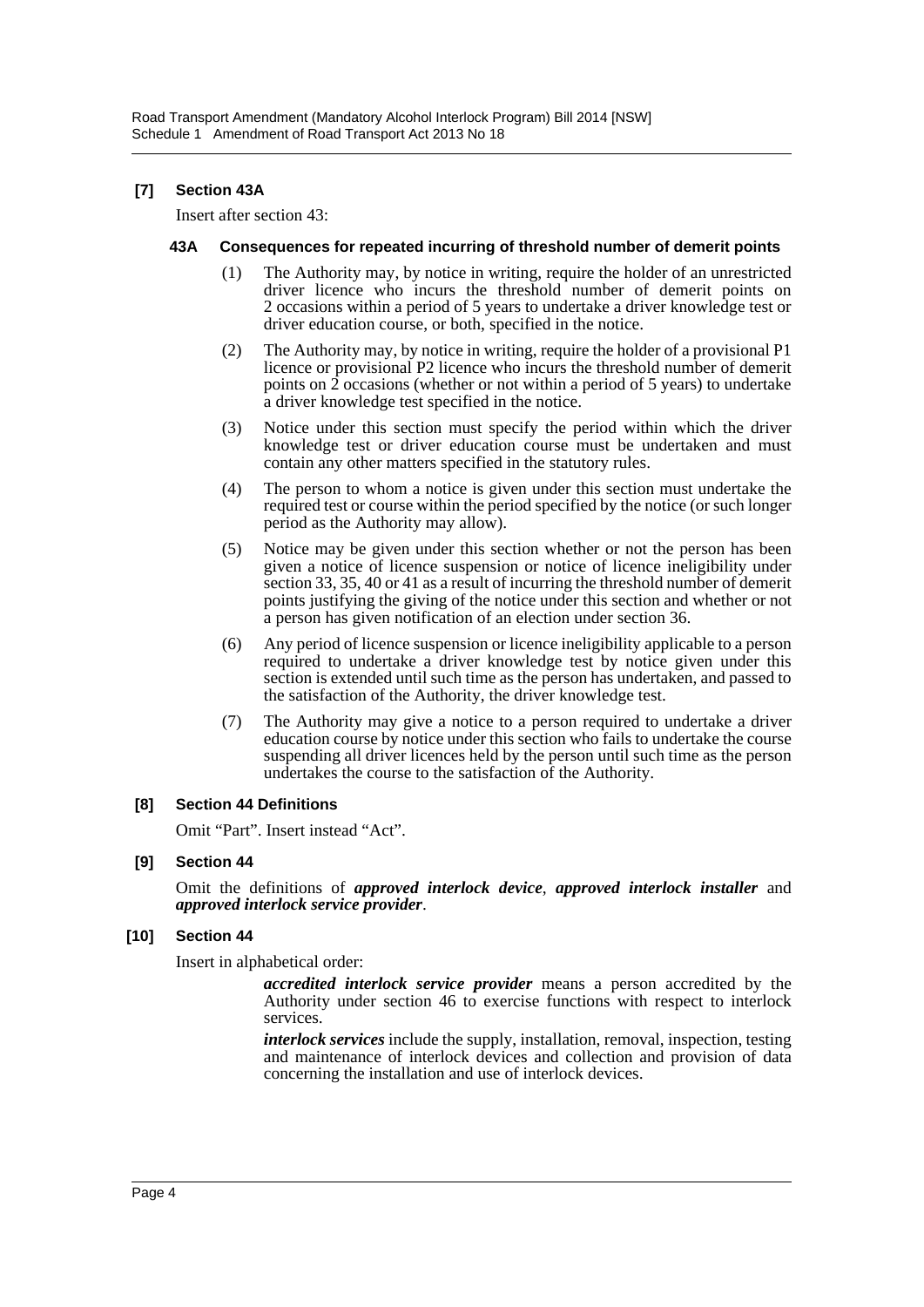## **[11] Section 45 Meaning of "approved interlock device"**

Omit "Part". Insert instead "Act".

### **[12] Section 46 Meaning of "accredited interlock service provider"**

Omit section 46 (1)–(4). Insert instead:

- (1) The Authority may enter into an agreement with a person about the exercise of functions by the person with respect to the provision of interlock services for the purposes of this Part and Division 2 of Part 7.4 (an *interlock services agreement*).
- (2) An agreement may (without limiting the matters with respect to which it may make provision) include provision about the following:
	- (a) pricing arrangements for provision of interlock services,
	- (b) setting and maintenance of service standards (including, without limitation, standards relating to the process of installing, maintaining and removing interlock devices and delivery of services),
	- (c) the provision, sharing and protection of data recorded on interlock devices.
- (3) The functions of an accredited interlock service provider may be exercised by any employee or agent of the accredited interlock service provider authorised to do so by the accredited interlock service provider.
- (4) The Authority may, by order in writing, accredit a person referred to in subsection (1) as an accredited interlock service provider.

## **[13] Section 46 (5)**

Omit "approved interlock installer or approved interlock service provider".

Insert instead "accredited interlock service provider or an employee or agent of such a provider".

#### **[14] Section 47 Statutory rules concerning installation, maintenance and use of interlock devices**

Omit "(whether or not for the purposes of a disqualification suspension order within the meaning of section 208)" from section 47 (1).

### **[15] Section 47 (2) (a)**

Omit the paragraph. Insert instead:

(a) provide for the issue of interlock driver licences that restrict the holders of such licences to driving motor vehicles that are fitted with approved interlock devices by accredited interlock service providers, and

## **[16] Section 47 (2) (a1)**

Insert after section 47 (2) (a):

(a1) without limiting paragraph (a), make provision with respect to the period during which an interlock driver licence issued to a person who is the holder of a relevant Australian driver licence of another jurisdiction that is subject to a requirement under a law of that jurisdiction allowing the person to drive only a motor vehicle fitted with an interlock device (however described) is to be subject to interlock conditions, and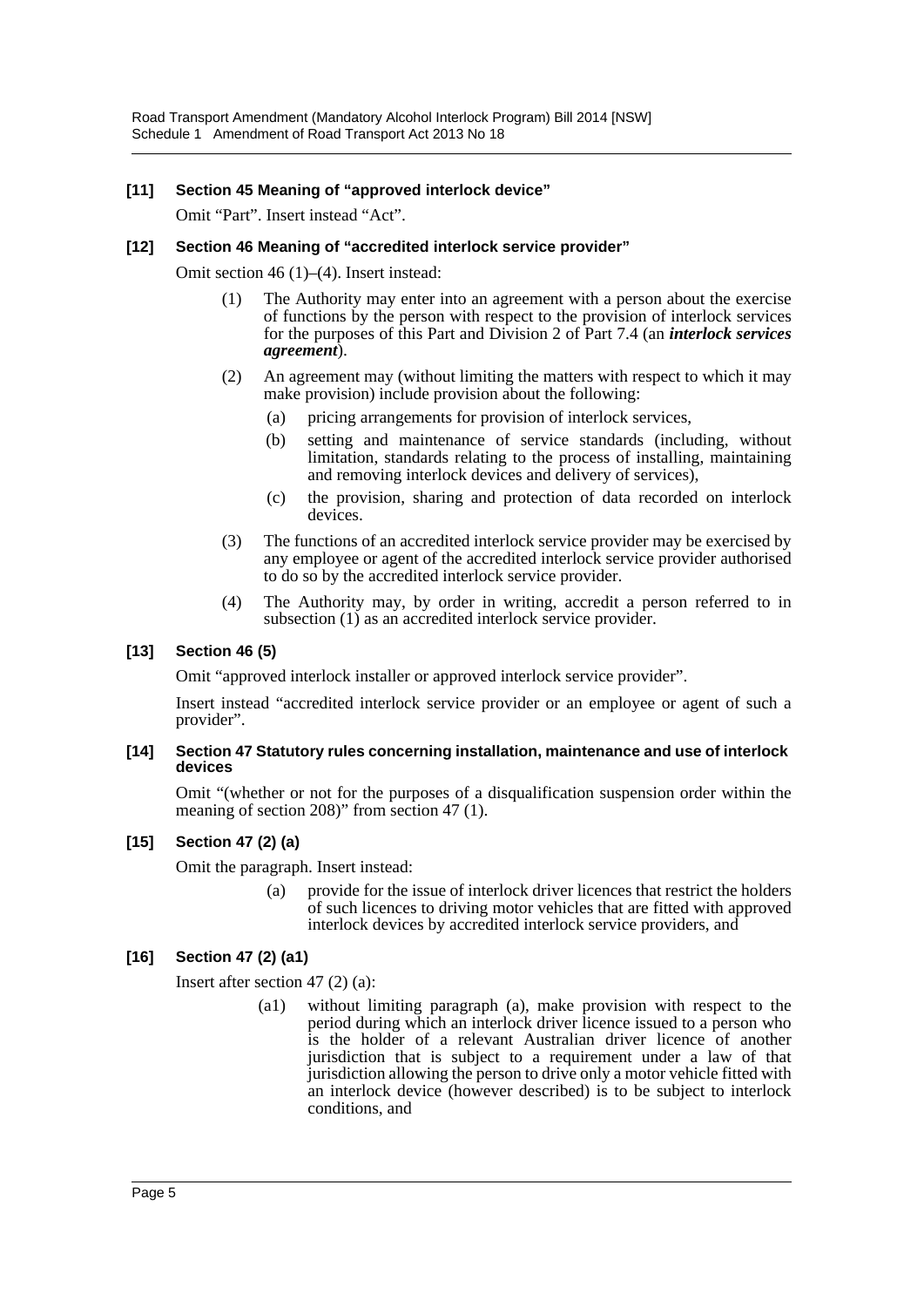## **[17] Section 47 (2) (f) and (g)**

Omit the paragraphs.

## **[18] Section 48 Financial assistance for use of approved interlock devices**

Omit "for the installation, removal or maintenance of such devices" from section 48 (1). Insert instead "with respect to the cost of interlock services".

## **[19] Section 48 (5)**

Omit the subsection. Insert instead:

(5) Financial assistance is to be paid from the Roads and Maritime Services Fund established by section 77 of the *Transport Administration Act 1988*.

## **[20] Section 107 Definitions**

Insert in alphabetical order in section 107 (1):

*applicable interlock driver licence* means an interlock driver licence issued on or after the commencement of this definition.

## **[21] Section 107 (1), definition of "novice driver"**

Omit "licence or applicable provisional licence" from paragraph (a) of the definition.

Insert instead "licence, applicable provisional licence or applicable interlock driver licence".

## **[22] Section 107 (1), definition of "novice driver", paragraph (b)**

Omit "licence or applicable provisional licence".

Insert instead "licence, applicable provisional licence or applicable interlock driver licence".

## **[23] Section 107 (1), definition of "novice driver", paragraph (c)**

Omit "licence or applicable provisional licence".

Insert instead "licence, applicable provisional licence or applicable interlock driver licence".

## **[24] Section 107 (2) (a)**

Omit "or applicable provisional licence".

Insert instead ", applicable provisional licence or applicable interlock driver licence".

## **[25] Section 107 (2) (b) (iii)**

Omit "licence or applicable provisional licence".

Insert instead "licence, applicable provisional licence or applicable interlock driver licence".

## **[26] Section 107 (2) (b) (iv)**

Omit "or an interlock driver licence" after "provisional licence".

## **[27] Section 204 Court may disqualify driver on conviction**

Insert "and Division 2" after "disqualification provision" in section 204 (1).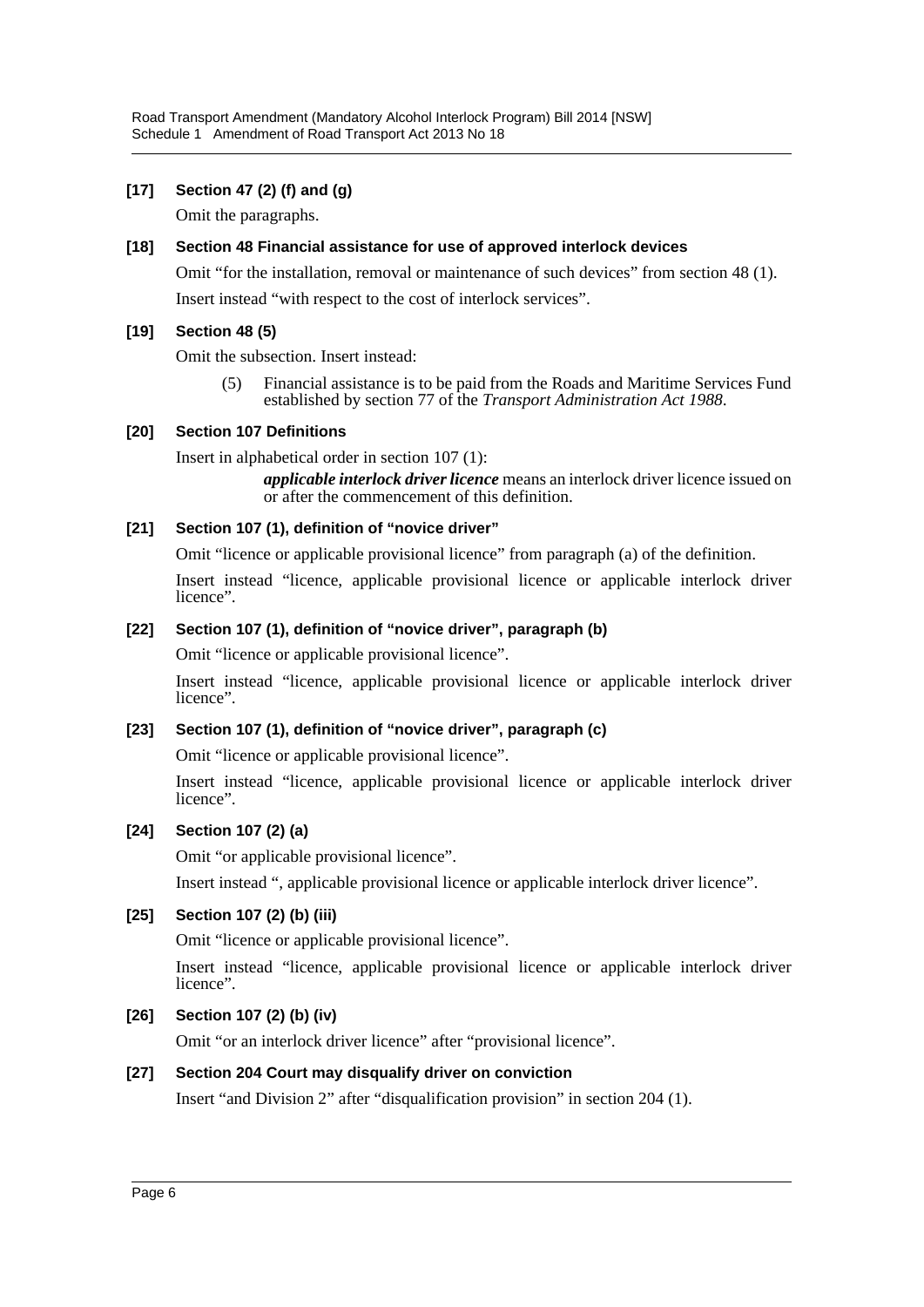## **[28] Section 205 Disqualification for certain major offences**

Omit section 205 (6). Insert instead:

#### (6) **Relationship to Division 2**

This section does not (except as provided by section 212 (2)) apply to a person to whom Division 2 applies.

#### **[29] Part 7.4, Division 2**

Omit the Division. Insert instead:

## **Division 2 Mandatory alcohol interlock program**

#### **208 Application of Division**

- (1) This Division applies to and in respect of a person convicted of a mandatory interlock offence committed on or after the commencement of this section.
- (2) This Division does not apply to or in respect of a person convicted of a mandatory interlock offence who is declared to be a habitual traffic offender by operation of section 217 (whether or not as a result of the conviction).

#### **209 Definitions**

(1) In this Division:

*alcohol-related major offence* means the following:

- (a) an offence against section  $110(1)$  (a) or (b),
- (b) an offence against section 110 (2) (a), (b) or (c),
- (c) an offence against section 110 (3) (a), (b) or (c),
- (d) an offence against section 110 (4) (a), (b) or (c),
- (e) an offence against section 110 (5) (a), (b) or (c),
- (f) an offence against section 112 (1) (a), (b) or (c) involving driving a motor vehicle while under the influence of alcohol,
- (g) an offence against clause 16 (1) (b) or 17 (1) (a1) of Schedule 3,
- (h) any other offence that, at the time it was committed, was an alcohol-related major offence for the purposes of this Division or a former corresponding provision to this Division.

*converted interlock period—*see section 213 (5).

*former corresponding provision* of this Division includes a provision of this Division as in force before its substitution by the *Road Transport Amendment (Mandatory Alcohol Interlock Program) Act 2014.*

*interlock driver licence* means a conditional licence that restricts the holder of the licence to driving a motor vehicle fitted with an approved interlock device.

*interlock exemption order* means an order under section 212.

*interlock period*, in relation to a person, means the period:

- (a) starting on the day the person is issued with an interlock driver licence, and
- (b) ending on the later of the expiry of the interlock period applicable to the person under section 211 or the converted interlock period applicable to the person.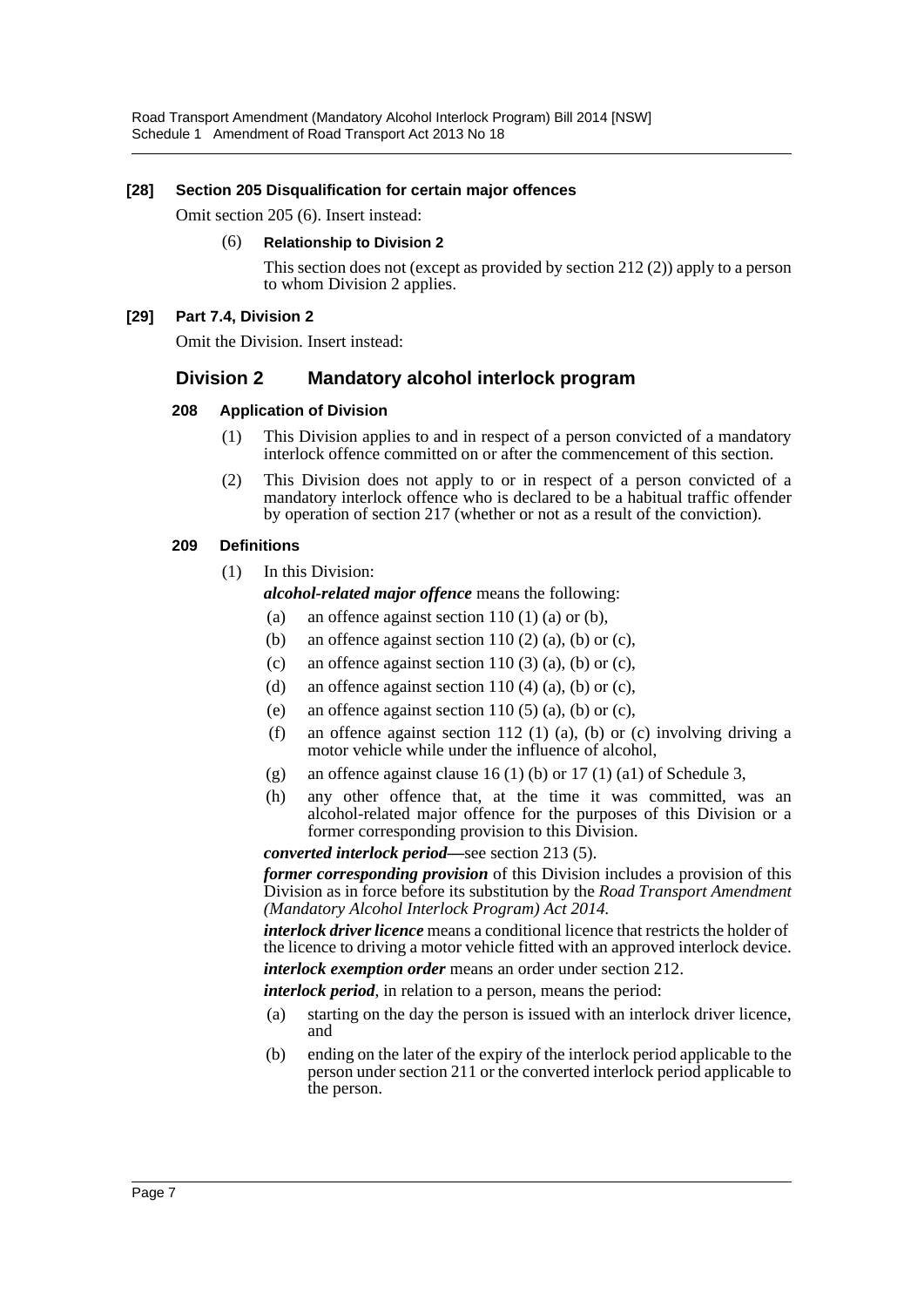*mandatory interlock offence* means any of the following offences:

- (a) an offence against section 110 (1) (a) or (b) that is a second or subsequent offence by the offender for any other alcohol-related major offence,
- (b) an offence against section 110 (2) (a), (b) or (c) that is a second or subsequent offence by the offender for any other alcohol-related major offence,
- (c) an offence against section 110 (3) (a), (b) or (c) that is a second or subsequent offence by the offender for any other alcohol-related major offence,
- (d) an offence against section 110 (4) (a), (b) or (c) that is a second or subsequent offence by the offender for any other alcohol-related major offence,
- (e) an offence against section 110 (5) (a), (b) or (c) that is a first offence or a second or subsequent offence by the offender for any other alcohol-related major offence,
- (f) an offence against section 112 (1) (a), (b) or (c) that involved driving under the influence of alcohol and that is a second or subsequent offence by the offender for any other alcohol-related major offence,
- (g) an offence against clause 16 (1) (b) or 17 (1) (a1) of Schedule 3 that is a first offence or a second or subsequent offence by the offender for any other alcohol- related major offence that involved driving under the influence of alcohol,
- (h) any other offence prescribed by the statutory rules.

**Note.** Section 9 (3) (a) provides that an offence is a second or subsequent offence to another offence if the person is convicted of the offences within a 5-year period.

*mandatory interlock order* means an order under section 211.

*offender* means a person convicted of a mandatory interlock offence.

*participation in an interlock program—*see section 215.

(2) For the purposes of section 9 (5) (e), an offence against an alcohol-related major offence is declared to be an equivalent offence to any other alcohol-related major offence (whether of the same or a different kind).

## **210 Sanctions with respect to mandatory interlock offences**

A court that convicts a person of a mandatory interlock offence committed on or after the commencement of this section must, at the time of conviction, make one of the following orders in respect of the person:

- (a) a mandatory interlock order,
- (b) an interlock exemption order.

### **211 Mandatory interlock orders**

- (1) A mandatory interlock order is an order that:
	- (a) disqualifies a person convicted of a mandatory interlock offence from holding any driver licence for a period, being:
		- (i) the minimum disqualification period for that kind of mandatory interlock offence, or
		- (ii) a longer period (not exceeding the maximum disqualification period for that kind of offence) specified by the court, and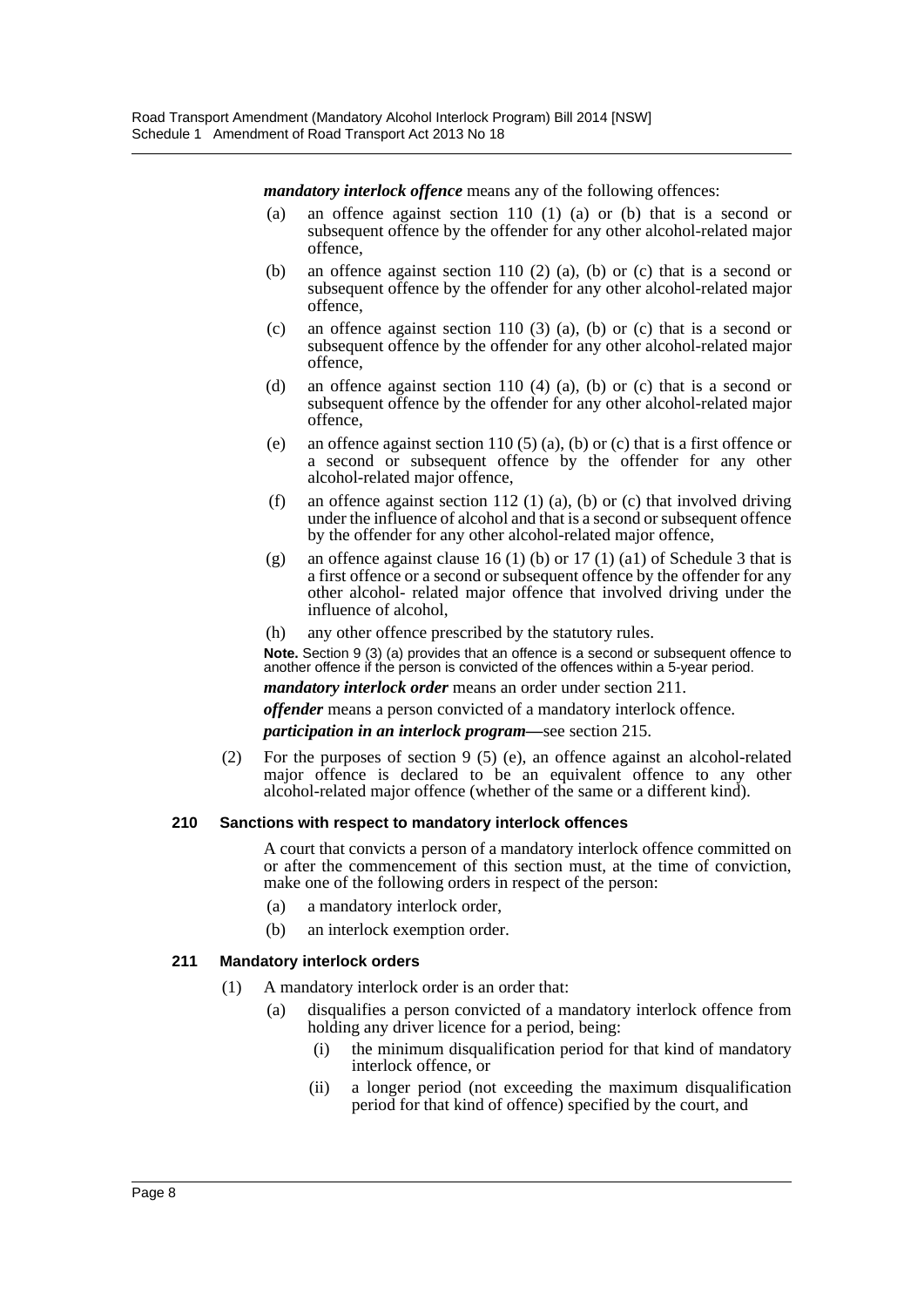- (b) disqualifies the person from holding a driver licence (other than a learner licence or interlock driver licence) during the period of 5 years commencing on the day of the conviction unless the person has first held an interlock driver licence:
	- (i) for a period (or periods in total) equivalent to the minimum interlock period, or
	- (ii) for a longer period specified by the court.
- (2) In this section:

*maximum disqualification period* for a mandatory interlock offence of a kind described in Column 1 of the Table to this section means the maximum disqualification period set out opposite the offence in Column 3 of that Table.

*minimum disqualification period* for a mandatory interlock offence of a kind described in Column 1 of the Table to this section means the minimum disqualification period set out opposite the offence in Column 2 of that Table.

*minimum interlock period* for a mandatory interlock offence of a kind described in Column 1 of the Table to this section means the minimum interlock period set out opposite the offence in Column 4 of that Table.

(3) Any disqualification under this section is in addition to any penalty imposed for the offence.

| Column 1                                                                                                                                                                                                 | Column <sub>2</sub>      | Column 3                                                                | Column 4                 |
|----------------------------------------------------------------------------------------------------------------------------------------------------------------------------------------------------------|--------------------------|-------------------------------------------------------------------------|--------------------------|
| <b>Mandatory interlock offence</b>                                                                                                                                                                       | <b>Minimum</b><br>period | <b>Maximum</b><br>disqualification disqualification interlock<br>period | <b>Minimum</b><br>period |
| An offence against section $110(1)(a)$<br>or (b), (2) (a), (b) or (c) or (3) (a), (b)<br>or (c) that is a second or subsequent<br>offence by the offender for any other<br>alcohol-related major offence | 1 month                  | 3 months                                                                | 12 months                |
| An offence against section $110(4)(a)$ , 6 months<br>$(b)$ or $(c)$ that is a second or<br>subsequent offence by the offender for<br>any other alcohol-related major<br>offence                          |                          | 9 months                                                                | 24 months                |
| An offence against section $110(5)(a)$ ,<br>$(b)$ or $(c)$ that is a first offence by the<br>offender for any alcohol-related major<br>offence                                                           | 6 months                 | 9 months                                                                | 24 months                |
| An offence against section $110(5)(a)$ , 9 months<br>$(b)$ or $(c)$ that is a second or<br>subsequent offence by the offender for<br>any other alcohol-related major<br>offence                          |                          | 12 months                                                               | 48 months                |
| An offence against section $112(1)(a)$ , 6 months<br>$(b)$ or $(c)$ that is a second or<br>subsequent offence by the offender for<br>any other alcohol-related major<br>offence                          |                          | 9 months                                                                | 24 months                |

#### **Table**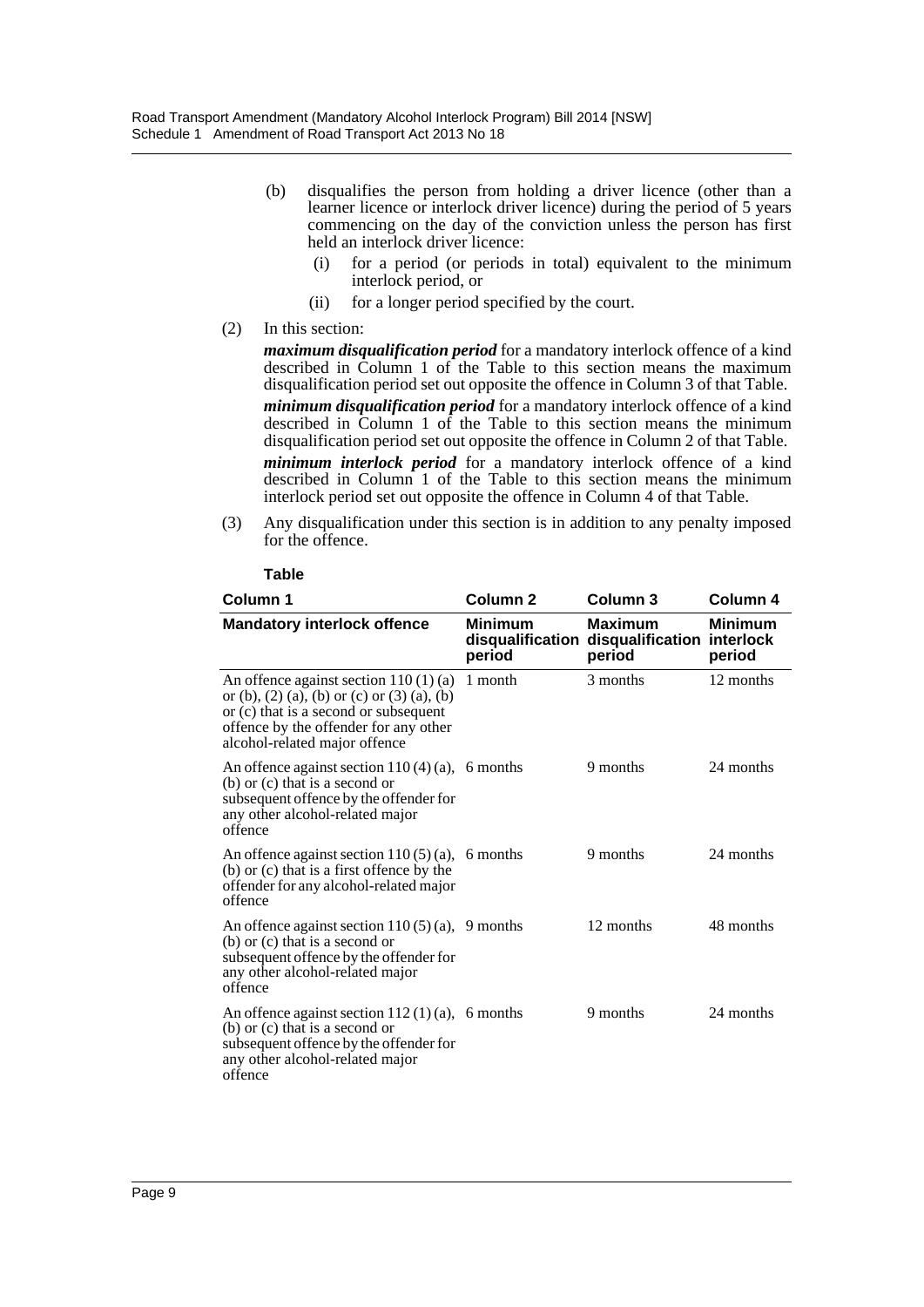Road Transport Amendment (Mandatory Alcohol Interlock Program) Bill 2014 [NSW] Schedule 1 Amendment of Road Transport Act 2013 No 18

| Column 1                                                                                                                                                                         | Column 2                 | Column 3                                                      | Column 4                              |
|----------------------------------------------------------------------------------------------------------------------------------------------------------------------------------|--------------------------|---------------------------------------------------------------|---------------------------------------|
| <b>Mandatory interlock offence</b>                                                                                                                                               | <b>Minimum</b><br>period | <b>Maximum</b><br>disqualification disqualification<br>period | <b>Minimum</b><br>interlock<br>period |
| An offence against clause $16(1)(b)$ or 6 months<br>$17(1)(a1)$ of Schedule 3 that is a first<br>offence by the offender for any<br>alcohol-related major offence                |                          | 9 months                                                      | 24 months                             |
| An offence against clause $16(1)(b)$<br>or $17(1)(a1)$ of Schedule 3 that is a<br>second or subsequent offence by the<br>offender for any other alcohol-related<br>major offence | 9 months                 | 12 months                                                     | 48 months                             |

#### **212 Interlock exemption orders**

- (1) An interlock exemption order is an order that exempts an offender from the operation of section 211.
- (2) Section 205 (Disqualification for certain major offences) applies to and in respect of an offender to whom an interlock exemption order applies. **Note.** If an interlock exemption order is made, the offender concerned will

automatically be disqualified from holding a driver licence for the relevant period set out in section 205 and will not be subject to the requirement to participate in an interlock program.

- (3) A court may make an interlock exemption order only if the offender proves to the court's satisfaction:
	- (a) that the offender does not have access to a vehicle in which to install an interlock device, or

**Note.** For example, there is only one vehicle to which the offender has access in which an interlock device could be installed and it is used jointly with a family member or other person who has a medical condition preventing the person from providing a sufficient breath sample to operate the device and it is not reasonably practicable to modify the device.

- (b) that the offender has a medical condition diagnosed by a registered medical practitioner that prevents the offender from providing a sufficient breath sample to operate an approved interlock device and it is not reasonably practicable for an interlock device to be modified to enable the offender to operate the device.
- (4) A person has *access* to a vehicle for the purposes of subsection (3):
	- (a) if the person is the registered operator, owner or part owner of the vehicle or shares the use of the vehicle with the registered operator, owner or part owner of the vehicle, and
	- (b) it is reasonable in all the circumstances to install an interlock device in the vehicle.
- (5) An interlock exemption order must not be made merely because an offender:
	- (a) cannot afford the cost of installing or maintaining an approved interlock device, or

**Note.** Financial assistance for use of approved interlock devices is available in certain cases—see section 48.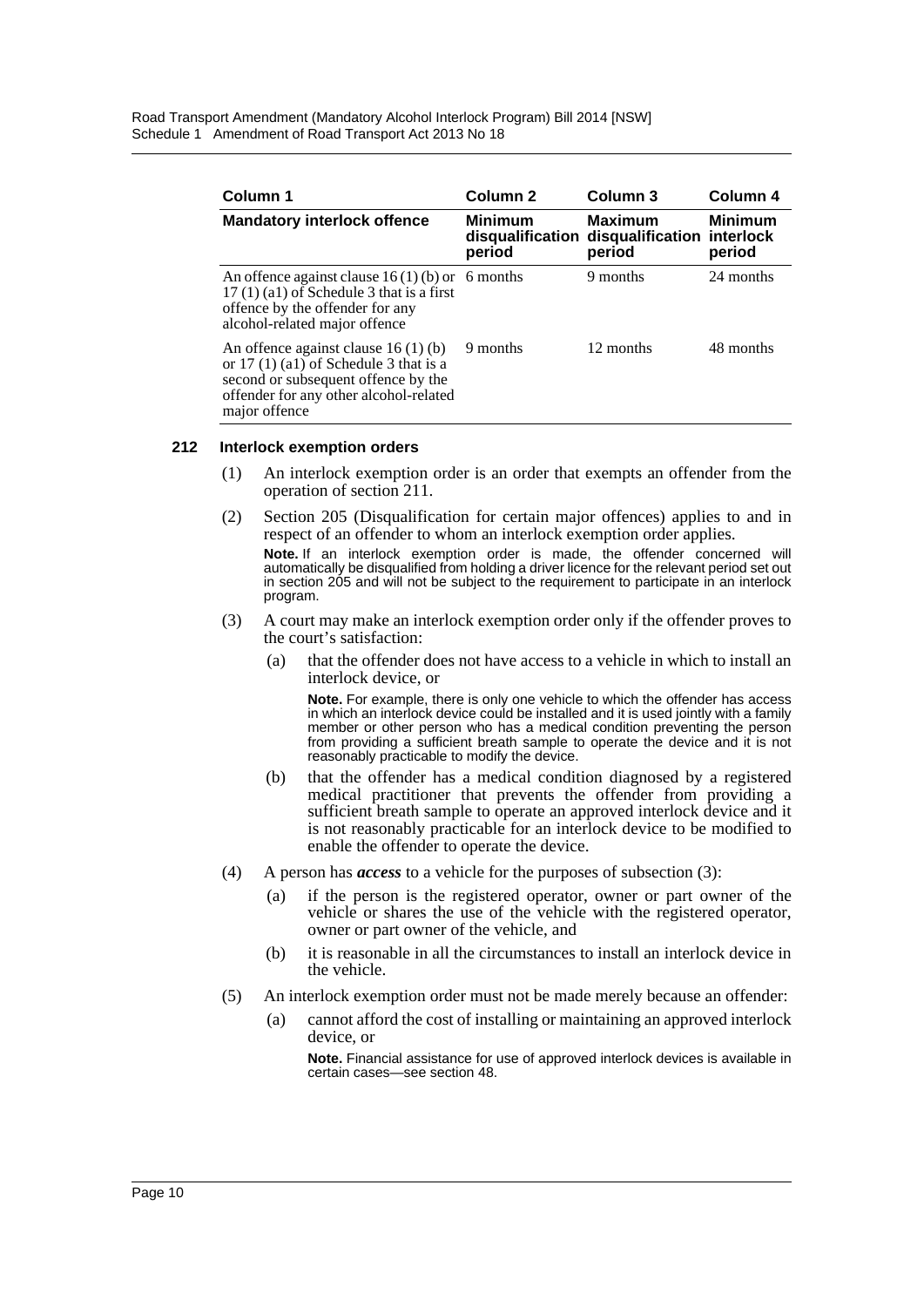- (b) will be prevented from driving a vehicle in the course of his or her employment if the interlock exemption order is made, or
- (c) has access to a vehicle but the registered operator of the vehicle refuses to consent to the installation of an interlock device in the vehicle.

**Note.** For example, the offender's wife is the registered operator of the only vehicle to which he has access and she refuses consent to installation of an interlock device in it; the offender owns a chauffeur-driven limousine business and seeks exemption from installing an interlock device in cars used in the business.

(6) The Authority may, by notice in writing given to an offender to whom an interlock exemption order applies, require the offender to undergo a drink driving education program nominated by the Authority within a period specified by the Authority.

#### **213 Conversion of disqualification period of offender to whom interlock exemption order applies into interlock period**

- (1) This section applies to an offender to whom an interlock exemption order applies who has completed so much of the disqualification period applicable to the offender under section 205 as is equivalent to the minimum disqualification period that would have been required to be imposed on the offender under section 211 (1) (a) (i) if the interlock exemption order had not been made.
- (2) The Authority may suspend the disqualification period applicable under section 205 to the offender by issuing an interlock driver licence to the offender under this section.
- (3) The Authority must not issue an interlock driver licence under this section unless:
	- (a) the offender satisfies the Authority that there has been a change in the circumstances that existed when the interlock exemption order applying to the offender was made that makes the participation of the offender in an interlock program feasible or practicable, and
	- (b) any other requirements for issue of such an interlock driver licence under this Act have been satisfied.
- (4) The issue of an interlock driver licence under this section operates to suspend the disqualification of the offender and convert so much of the disqualification period applicable under section 205 as has not been completed (the *incomplete disqualification period*) into a converted interlock period.
- (5) The converted interlock period is the period:
	- (a) commencing on the day the interlock driver licence is issued, and
	- (b) ending on the later of the day on which:
		- (i) the disqualification period (or periods in total) equivalent to the incomplete disqualification period ends, or
		- (ii) the minimum interlock period (or periods in total) would have ended if a mandatory interlock order had been made against the offender under section 211 (1) (a) (i).
- (6) The suspension under subsection (4) ceases to have effect before the end of the converted interlock period if the offender ceases to participate in an interlock program.

**Note.** Section 215 (2) provides for cessation of participation in an interlock program.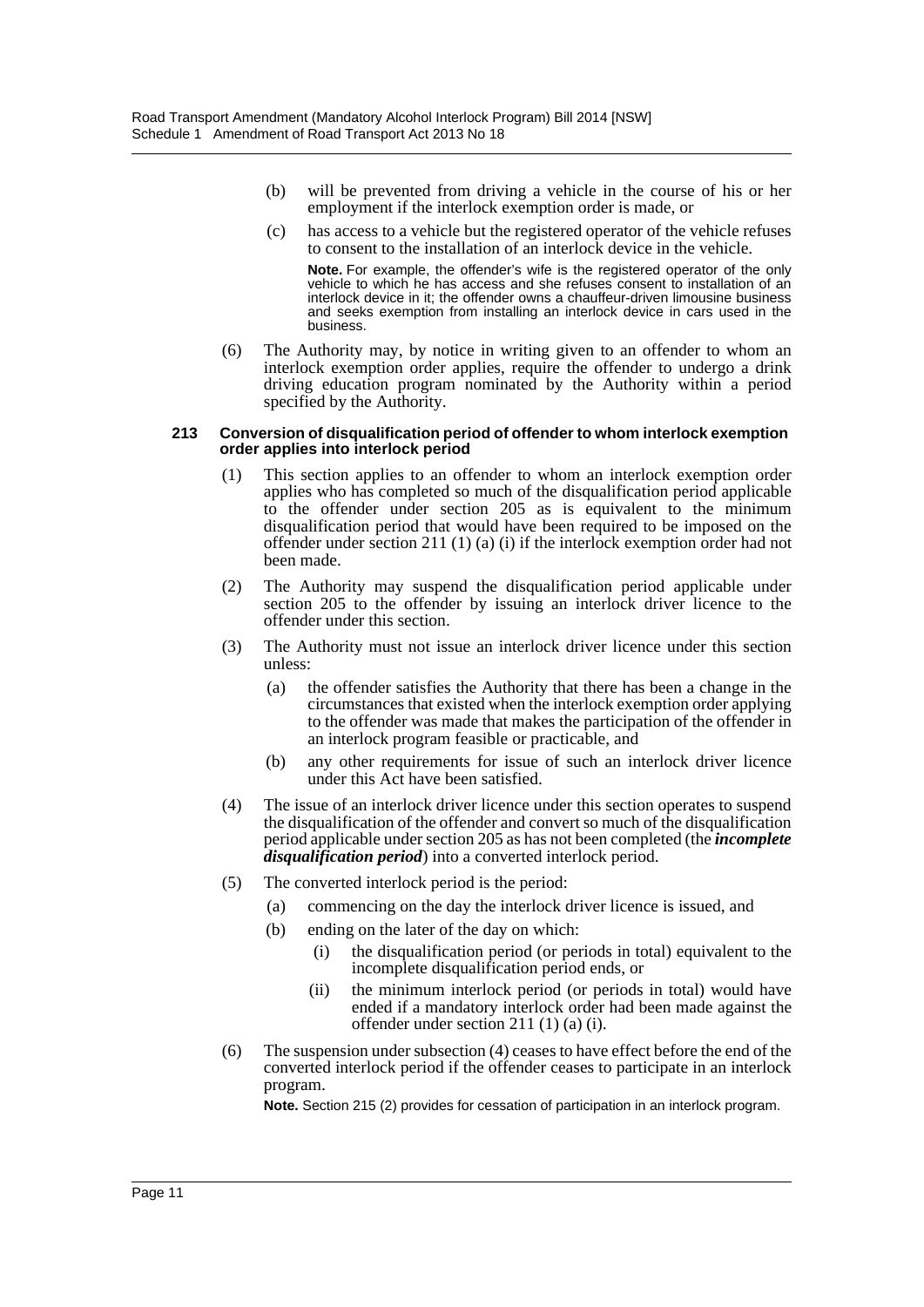(7) If such a suspension ceases to have effect, the offender is disqualified from holding a driver licence (other than an interlock driver licence or a learner licence) until the day on which a period of 5 years commencing on the day the offender was convicted of the relevant mandatory interlock offence ends.

## **214 Dangerous driving offences in respect of which interlock orders may be made**

- (1) This section applies to a person who is:
	- (a) convicted of a prescribed dangerous driving offence on or after the commencement of this section, and
	- (b) disqualified by or because of the conviction or offence from holding a driver licence for a particular period.
- (2) A person to whom this section applies may, in addition to being disqualified by or because of the conviction or offence, be disqualified by the court convicting the offender from holding a driver licence (other than a learner licence) unless the person has first held an interlock driver licence for a period specified by the court of not less than 36 months.
- (3) Any interlock order under this section is in addition to any penalty imposed for the offence.
- (4) In this section:
	- *prescribed dangerous driving offence* means the following:
	- (a) an offence under section 52A (1) (a) or (3) (a) of the *Crimes Act 1900* in circumstances where at the time of the impact occasioning death the accused was under the influence of intoxicating liquor,
	- (b) an offence under section 52A (2) of the *Crimes Act 1900* in circumstances where at the time of the impact occasioning death the prescribed concentration of alcohol was present in the accused's breath or blood,
	- (c) an offence under section 52A (4) of the *Crimes Act 1900* in circumstances where at the time of the impact occasioning grievous bodily harm the prescribed concentration of alcohol was present in the accused's breath or blood.

### **215 Participation in an interlock program**

### (1) **Commencement of participation in interlock program and interlock period**

A person commences to participate in an interlock program on the date on which the person is issued with an interlock driver licence. The interlock period applicable to the person also commences on that date.

### (2) **Cessation of participation**

A person ceases to participate in an interlock program:

- (a) if and when the person is convicted by a court of a major offence during the interlock period, or
- (b) during any period in which the person ceases to hold an interlock driver licence before the expiry of the interlock period applicable to the person (whether by reason of cancellation of the licence or otherwise), or
- (c) if and when the person is issued with a licence without an interlock condition.

**Note.** The statutory rules provide that an applicant for issue of a licence may be required to undergo a fitness to drive assessment or do certain other things.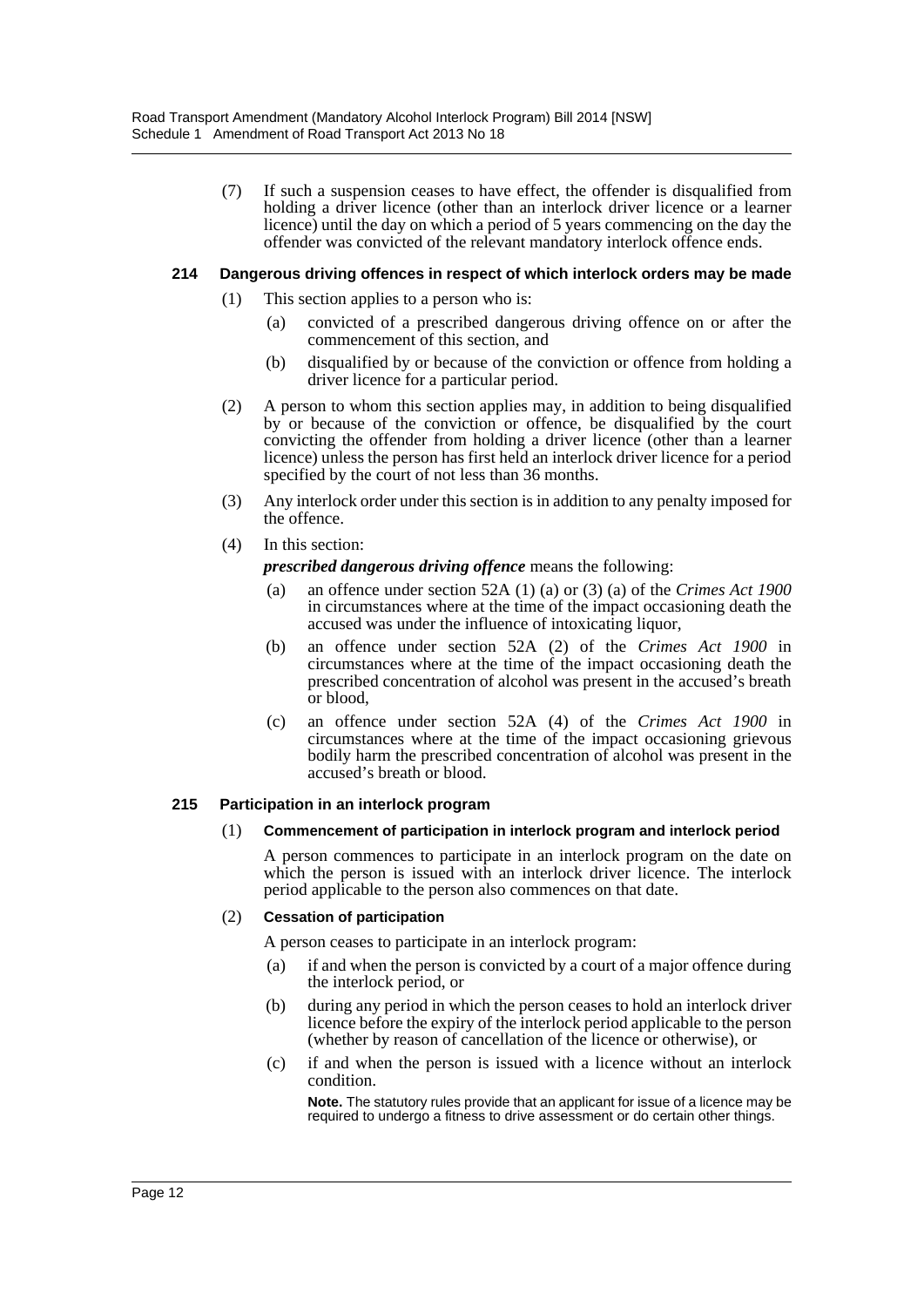(3) Without limiting the grounds on which the Authority may refuse to issue a licence without an interlock condition as referred to in subsection (2) (c), it may refuse to issue the licence because of any contravention by the holder of an interlock driver licence of any interlock condition or any medical assessment concerning the holder's fitness to drive.

## **215A Effect of completion of interlock period**

- (1) At the end of the day on which the holder of an interlock driver licence completes the interlock period applicable to the holder:
	- (a) the disqualification period referred to in section 211 (1) (a) in respect of which a mandatory interlock order or interlock exemption order was originally made or the incomplete disqualification period referred to in section 213 is taken to have expired, and
	- (b) the holder is entitled to apply (if otherwise eligible) for a licence without an interlock condition.
- (2) Nothing in this section confers a right on the holder of an interlock driver licence who has completed an interlock period applicable to the holder to be issued with a licence without an interlock condition.
- (3) Any period during which an interlock driver licence held by a person is suspended is not to be taken into account in determining whether the person has completed the interlock period applicable to the person for the purposes of this section.

## **215B Entitlement to apply for interlock driver licence**

- (1) A person in respect of whom a mandatory interlock order is made is entitled to apply for an interlock driver licence despite being disqualified from holding a licence:
	- (a) if the application is made before the expiry of the disqualification period applicable to the person—no earlier than 28 days before the expiry of that period, or
	- (b) at any time after the expiry of that period.
- (2) A person in respect of whom an interlock exemption order is made is entitled to apply for an interlock driver licence under section 213 despite being disqualified from holding a licence:
	- (a) at any time after the end of the minimum disqualification period referred to in section 213 and no earlier than 28 days before the expiry of that period, or
	- (b) at any time after the expiry of the disqualification period.
- (3) However, nothing in this Division confers a right on a person in respect of whom a mandatory interlock order or interlock exemption order is made to be issued with an interlock driver licence.

### **[30] Section 225 Effect of immediate licence suspension notice**

Insert "or in deciding any period of disqualification to be imposed by an order under section 211" after "section  $\overline{205}$ " in section 225 (3) (a).

## **[31] Section 225 (3) (b)**

Omit "that section". Insert instead "section 205 or 211".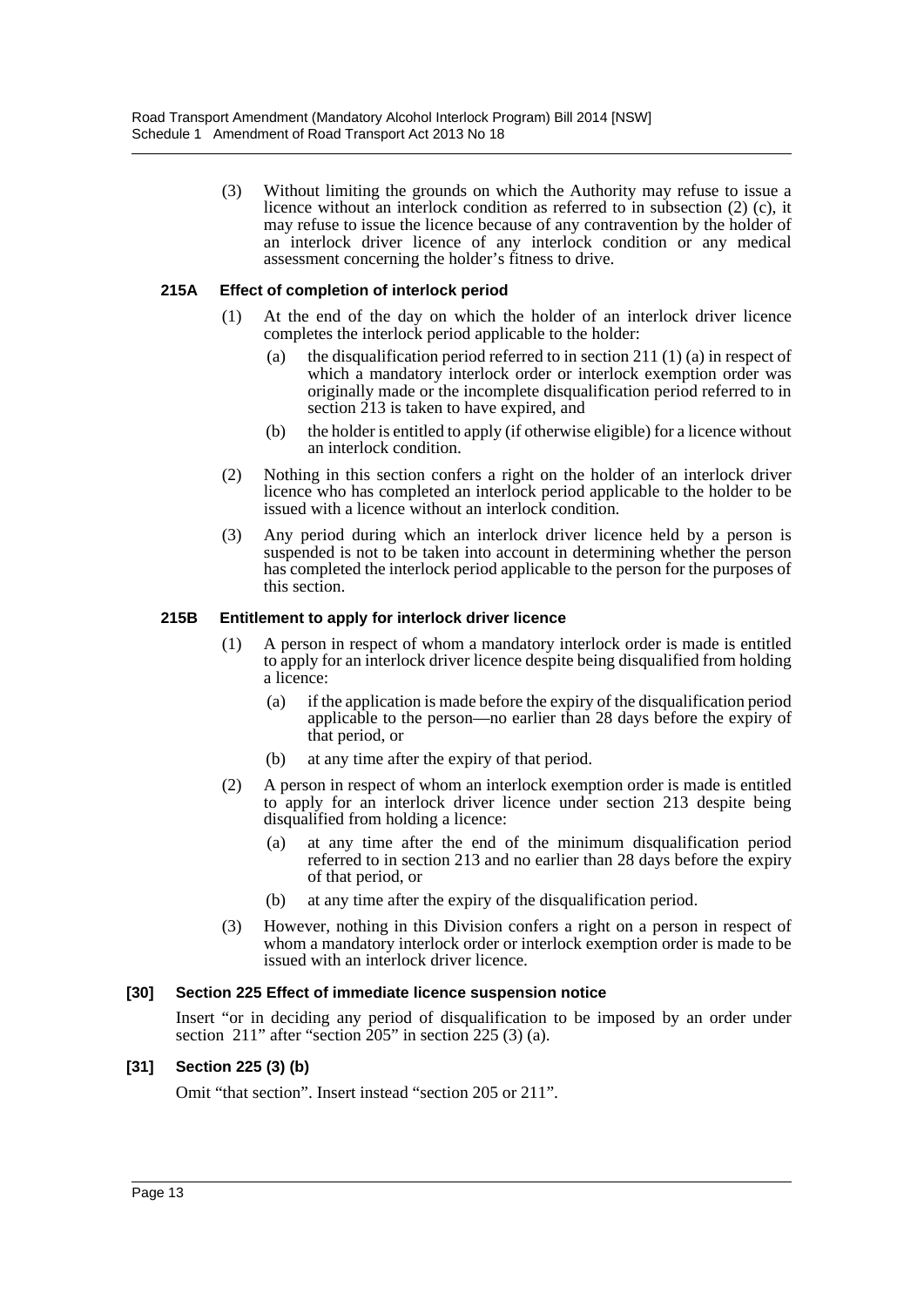## **[32] Schedule 1 Examples of statutory rule-making powers**

Insert at the end of clause 1 (2) (o):

, and

(p) without limiting paragraph (n) or (o), driver education courses to be undertaken by holders of driver licences who have exceeded the threshold number of demerit points.

### **[33] Schedule 4 Savings, transitional and other provisions**

Insert at the end of the Schedule with appropriate Part and clause numbers:

## **Part Provisions consequent on enactment of Road Transport Amendment (Mandatory Alcohol Interlock Program) Act 2014**

### **Definition**

In this Part:

*amending Act* means the *Road Transport Amendment (Mandatory Alcohol Interlock Program) Act 2014.*

#### **Use of interlock devices as alternative to disqualification**

- (1) Division 2 of Part 7.4, as in force immediately before its substitution by the amending Act, continues to apply to a person in respect of whom a disqualification suspension order (within the meaning of that Division) was made before that substitution.
- (2) The conditions to which an interlock driver licence issued to a person referred to in subclause (1) was subject immediately before that substitution continue to have effect until the expiry of the interlock participation period applicable to the person.
- (3) However, an interlock driver licence issued to a person referred to in subclause (1) after that substitution (whether or not applied for before that substitution) is subject to the conditions applicable to an interlock driver licence issued on or after that substitution.

#### **Existing approved interlock installers and approved interlock service providers**

- (1) Without limiting section 26 of the *Interpretation Act 1987,* an interlock services agreement (within the meaning of section 46 as amended by the amending Act) may be entered into before the commencement of the amendments made to section 46 by the amending Act.
- (2) A person who, immediately before the commencement of the amendments to section 46 made by the amending Act, held an approval for a specified period as an interlock installer or an interlock service provider, or both, may (subject to any conditions to which that approval was subject) continue to exercise the functions the person was approved to exercise until the end of that period as if the person were an accredited interlock service provider.
- (3) The Authority may revoke the accreditation of a person referred to in subclause (2), and revoke or vary any conditions referred to in that subclause, by notice in writing given to the person.